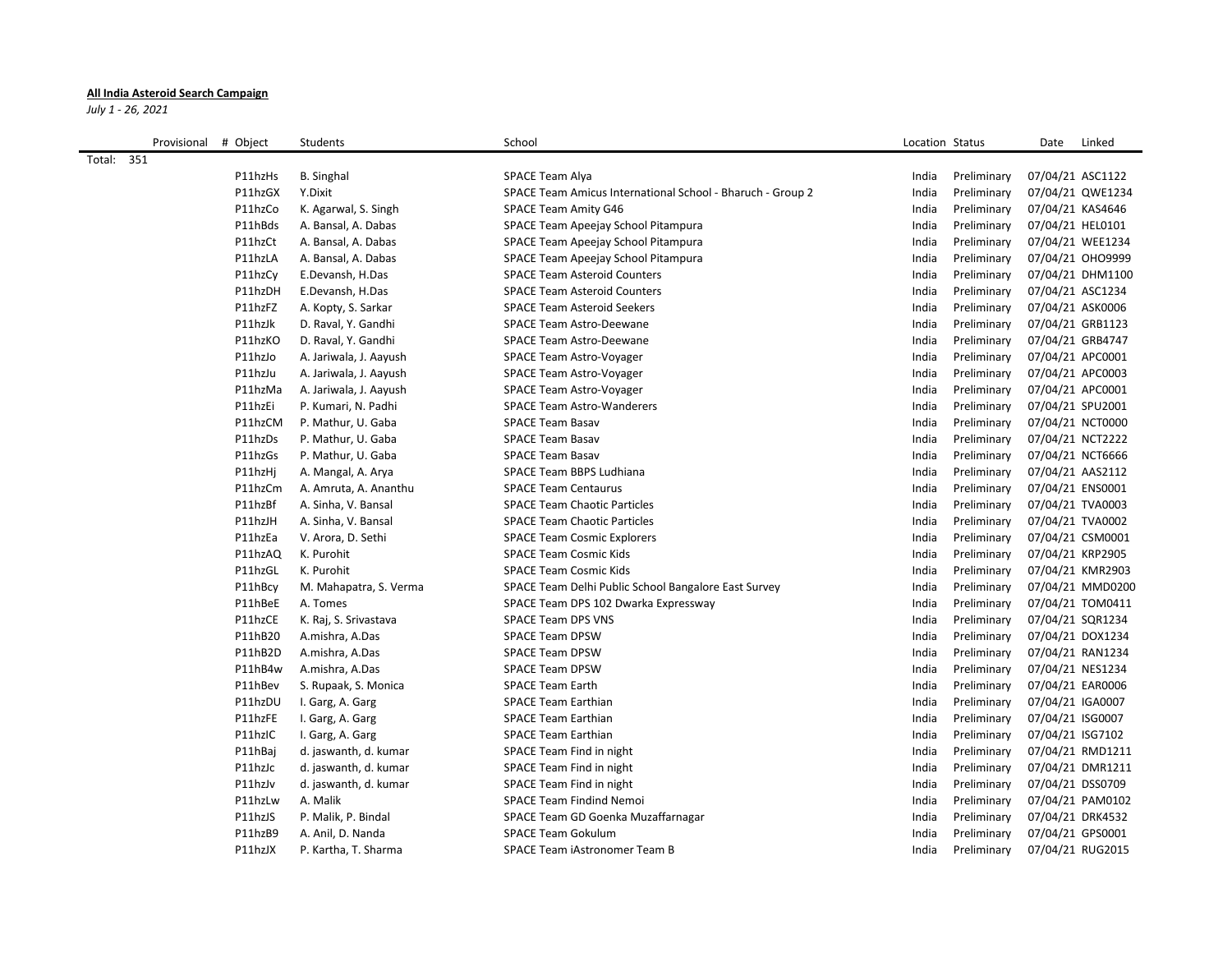| P11hzDQ | S.Petkar, T.Petkar               | <b>SPACE Team Junior Space Explorers</b>              | India | Preliminary | 07/04/21 JSE2105 |                  |
|---------|----------------------------------|-------------------------------------------------------|-------|-------------|------------------|------------------|
| P11hzKk | S. Tiwari, S. Narang             | <b>SPACE Team Kugelblitz</b>                          | India | Preliminary | 07/04/21 SAM045  |                  |
| P11hzBO | K. Raaghav.A, P. Narayanan       | <b>SPACE Team LMOIS-CBSE</b>                          | India | Preliminary | 07/04/21 AKR0001 |                  |
| P11hzGc | K. Raaghav.A, P. Narayanan       | <b>SPACE Team LMOIS-CBSE</b>                          | India | Preliminary | 07/04/21 PKH0001 |                  |
| P11hzEH | S.Jegsilan, H.Ranjit             | <b>SPACE Team LMOIS-CIS</b>                           | India | Preliminary | 07/04/21 SRE0817 |                  |
| P11hzE2 | R.Sharma, Pulkit                 | <b>SPACE Team LMS Asteroids Searchers</b>             | India | Preliminary | 07/04/21 MAX0101 |                  |
| P11hB2B | A. Garg., R. Kapoor.             | <b>SPACE Team Maxfort Rohini</b>                      | India | Preliminary | 07/04/21 SNR8989 |                  |
| P11hBcK | A. Jhunjhunwala, A. Jhunjhunwala | SPACE Team MOM D                                      | India | Preliminary |                  | 07/04/21 MOM4001 |
| P11hzM5 | A. Jhunjhunwala, A. Jhunjhunwala | SPACE Team MOM D                                      | India | Preliminary |                  | 07/04/21 MOM6004 |
| P11hzMO | A. Jhunjhunwala, A. Jhunjhunwala | SPACE Team MOM D                                      | India | Preliminary |                  | 07/04/21 MOM6001 |
| P11hzlj | D.Talwar, R. Tripathi            | <b>SPACE Team Navtara</b>                             | India | Preliminary | 07/04/21 POP1234 |                  |
| P11hzJr | D.Talwar, R. Tripathi            | <b>SPACE Team Navtara</b>                             | India | Preliminary | 07/04/21 SSC1234 |                  |
| P11hzMv | D.Talwar, R. Tripathi            | <b>SPACE Team Navtara</b>                             | India | Preliminary | 07/04/21 SSS1234 |                  |
| P11hzB1 | A. Dwivedi                       | <b>SPACE Team Nigahi</b>                              | India | Preliminary | 07/04/21 RAR2024 |                  |
| P11hzDa | J. Goyal, A. Popatia             | SPACE Team Outreach Group 10                          | India | Preliminary | 07/04/21 GOT0001 |                  |
| P11hzMw | R. Umaria., H. Patel.            | SPACE Team Outreach Group 14                          | India | Preliminary | 07/04/21 XYA5711 |                  |
| P11hzIP | M.Suchak, S.Chudasma             | SPACE Team Outreach Group 15                          | India | Preliminary | 07/04/21 MEG1470 |                  |
| P11hzM2 | P. Behera, K. Patel              | <b>SPACE Team Outreach Group 5</b>                    | India | Preliminary | 07/04/21 SAE0001 |                  |
| P11hzJz | V. Subramanian, A. Ahuja         | <b>SPACE Team Penniless Lasses</b>                    | India | Preliminary | 07/04/21 DOG0002 |                  |
| P11hzHT | S. Jain, S. Gupta                | SPACE Team Prudence School Dwarka 16B                 | India | Preliminary | 07/04/21 SVS1234 |                  |
| P11hzCe | J. Jithin, G. Akshaya            | <b>SPACE Team Pulsars</b>                             | India | Preliminary | 07/04/21 ASJ1905 |                  |
| P11hzEn | I. Litt, S. Baweja               | <b>SPACE Team Rachna</b>                              | India | Preliminary | 07/04/21 LIT2021 |                  |
| P11hzJf | N. Dipak, N. Henary              | SPACE Team Rural Space Asteroid Hunter                | India | Preliminary | 07/04/21 DPK9410 |                  |
| P11hzD8 | R.Nalegave, A.Khandelwal         | SPACE Team S B Patil Public School                    | India | Preliminary | 07/04/21 ASD9876 |                  |
| P11hzFn | R.Nalegave, A.Khandelwal         | SPACE Team S B Patil Public School                    | India | Preliminary | 07/04/21 YRE3456 |                  |
| P11hzAL | U. Mottan, A. Chalotra           | SPACE Team Sainik School Jammu                        | India | Preliminary | 07/04/21 SSN3985 |                  |
| P11hzDb | U. Mottan, A. Chalotra           | SPACE Team Sainik School Jammu                        | India | Preliminary | 07/04/21 CBA1020 |                  |
| P11hzDu | U. Mottan, A. Chalotra           | SPACE Team Sainik School Jammu                        | India | Preliminary | 07/04/21 SSN3984 |                  |
| P11hzDV | K. Chouhan                       | <b>SPACE Team Sanskriti The School</b>                | India | Preliminary | 07/04/21 DRC1234 |                  |
| P11hzDA | B. Singh, D. Chawla              | <b>SPACE Team Skyhawks</b>                            | India | Preliminary | 07/04/21 RIO0008 |                  |
| P11hzEt | B. Singh, D. Chawla              | <b>SPACE Team Skyhawks</b>                            | India | Preliminary | 07/04/21 BDU2021 |                  |
| P11hzAV | S. Maben, R. Kumar               | <b>SPACE Team Solar beings</b>                        | India | Preliminary | 07/04/21 MAB0084 |                  |
| P11hzKt | S. Maben, R. Kumar               | <b>SPACE Team Solar beings</b>                        | India | Preliminary | 07/04/21 MAB2101 |                  |
| P11hzCJ | A. Gupta                         | <b>SPACE Team Space Supernovas</b>                    | India | Preliminary | 07/04/21 SHS4321 |                  |
| P11hzI9 | A. Gupta, S. Bakshi              | <b>SPACE Team Space Supernovas</b>                    | India | Preliminary | 07/04/21 SAB1234 |                  |
| P11hzEk | R. Pavan, C. Dravidan            | <b>SPACE Team SpaceX Duo</b>                          | India | Preliminary | 07/04/21 MSA1994 |                  |
| P11hzKw | R. Pavan, C. Dravidan            | <b>SPACE Team SpaceX Duo</b>                          | India | Preliminary | 07/04/21 TSX0001 |                  |
| P11hzla | T. Singh, N. Gupta               | <b>SPACE Team Springdales School</b>                  | India | Preliminary | 07/04/21 SDP0009 |                  |
| P11hzJB | T. Singh, N. Gupta               | <b>SPACE Team Springdales School</b>                  | India | Preliminary | 07/04/21 SDP0002 |                  |
| P11hzly | M. Rahil, V. Chittibabu          | <b>SPACE Team Team Chelyabinsk</b>                    | India | Preliminary | 07/04/21 CBK1207 |                  |
| P11hzFt | A. Johar, J. Chhabra             | <b>SPACE Team Team Kabir</b>                          | India | Preliminary | 07/04/21 ANJ0001 |                  |
| P11hzBb | S.A.Hari, S.Avnindra             | <b>SPACE Team The Interstellars</b>                   | India | Preliminary | 07/04/21 BNJ3476 |                  |
| P11hzDW | S.A.Hari, S.Avnindra             | <b>SPACE Team The Interstellars</b>                   | India | Preliminary | 07/04/21 LAP7810 |                  |
| P11hzJE | S.A.Hari, S.Avnindra             | <b>SPACE Team The Interstellars</b>                   | India | Preliminary | 07/04/21 BLU5630 |                  |
| P11hzDr | M.Chopde, P.Jajoo                | SPACE Team The Swaminarayan School - Nagpur - Group 2 | India | Preliminary | 07/04/21 PNM0002 |                  |
| P11hzHz | M. Almeida, S.Das                | SPACE Team To Infinity and Beyond                     | India | Preliminary | 07/04/21 SMX1234 |                  |
| P11hzEb | D. Ridhwan, C. Utkarsh           | <b>SPACE Team Utraridh</b>                            | India | Preliminary | 07/04/21 UTR0002 |                  |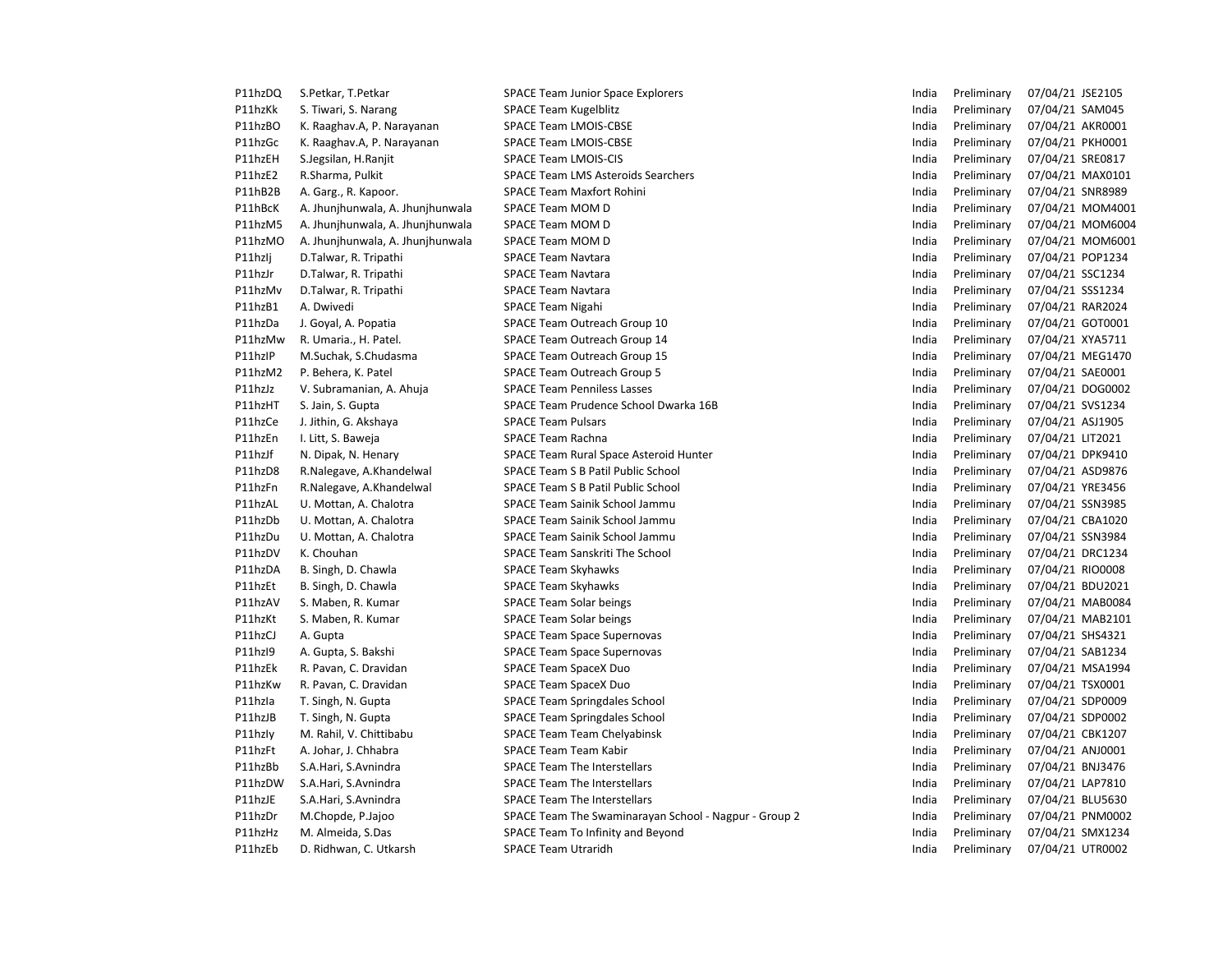| P11hzEr | D. Ridhwan, C. Utkarsh     | <b>SPACE Team Utraridh</b>                                 | India | Preliminary | 07/04/21 UTR0004 |
|---------|----------------------------|------------------------------------------------------------|-------|-------------|------------------|
| P11hzHI | D. Ridhwan, C. Utkarsh     | <b>SPACE Team Utraridh</b>                                 | India | Preliminary | 07/04/21 UTR0003 |
| P11hzDJ | R.Sareen, A.Chhapola       | <b>SPACE Team Vasant Valley</b>                            | India | Preliminary | 07/04/21 BAK8626 |
| P11hBdM | S. Sarode, A. Kumar        | SPACE Team Vidyavalley international school Chakan Pune    | India | Preliminary | 07/04/21 VAS3120 |
| P11hBdv | D. Boolchandani, S. Jain   | <b>SPACE Team VVDAV</b>                                    | India | Preliminary | 07/04/21 DHR2021 |
| P11hBer | D. Boolchandani, S. Jain   | <b>SPACE Team VVDAV</b>                                    | India | Preliminary | 07/04/21 DAV2021 |
| P11hzAJ | J. Kumar, A. Anand         | <b>SPACE Team Wonderwall</b>                               | India | Preliminary | 07/04/21 WFT9966 |
| P11hzHt | J. Kumar, A. Anand         | <b>SPACE Team Wonderwall</b>                               | India | Preliminary | 07/04/21 BDN2020 |
|         |                            |                                                            |       |             |                  |
| P11hDGt | V. Nigam, A. singh         | SPACE Team Amanora School Pune                             | India | Preliminary | 07/05/21 ASP4726 |
| P11hDAe | I.Saini, M.Trivedi         | SPACE Team Amicus International School - Bharuch - Group 1 | India | Preliminary | 07/05/21 KIT2021 |
| P11hDzI | A. Bansal, A. Dabas        | SPACE Team Apeejay School Pitampura                        | India | Preliminary | 07/05/21 YEP5555 |
| P11hDCe | K. D, S. P                 | <b>SPACE Team Asteria</b>                                  | India | Preliminary | 07/05/21 AST6666 |
| P11hEkN | A. Kopty, S. Sarkar        | <b>SPACE Team Asteroid Seekers</b>                         | India | Preliminary | 07/05/21 ASK0010 |
| P11hDxv | A. Mangal, A. Arya         | <b>SPACE Team BBPS Ludhiana</b>                            | India | Preliminary | 07/05/21 EFG5678 |
| P11hDxg | V. Arora, D. Sethi         | <b>SPACE Team Cosmic Explorers</b>                         | India | Preliminary | 07/05/21 CSM0982 |
| P11hEin | M. Mahapatra, S. Verma     | SPACE Team Delhi Public School Bangalore East Survey       | India | Preliminary | 07/05/21 MMD0110 |
| P11hEje | M. Mahapatra, S. Verma     | SPACE Team Delhi Public School Bangalore East Survey       | India | Preliminary | 07/05/21 MMD0102 |
| P11hDKd | K. Raj, S. Srivastava      | <b>SPACE Team DPS VNS</b>                                  | India | Preliminary | 07/05/21 KRI2409 |
| P11hDx8 | A.mishra, A.Das            | <b>SPACE Team DPSW</b>                                     | India | Preliminary | 07/05/21 ADF1234 |
| P11hDGT | s. upadhyay, s. agarwal    | <b>SPACE Team Galactic Students</b>                        | India | Preliminary | 07/05/21 AST3110 |
| P11hDJ1 | P. Malik                   | SPACE Team GD Goenka Muzaffarnagar                         | India | Preliminary | 07/05/21 PCM1509 |
| P11hDEr | P. Ghose, B. Jain          | SPACE Team Guardian of the Planet                          | India | Preliminary | 07/05/21 IAI0009 |
| P11hEkm | P. Ghose, B. Jain          | SPACE Team Guardian of the Planet                          | India | Preliminary | 07/05/21 PRA0001 |
| P11hEiL | P. Kartha, T. Sharma       | SPACE Team iAstronomer Team B                              | India | Preliminary | 07/05/21 AJU2020 |
| P11hDDk | T.Mukharjee, A.Kumar       | SPACE Team Jyeshtha                                        | India | Preliminary | 07/05/21 WIN1348 |
| P11hDK5 | T.Mukharjee, A.Kumar       | SPACE Team Jyeshtha                                        | India | Preliminary | 07/05/21 DOW1352 |
| P11hDzN | K. Raaghav.A, P. Narayanan | SPACE Team LMOIS-CBSE                                      | India | Preliminary | 07/05/21 PKH0004 |
| P11hDCn | A. Kumari, I. Dutta        | SPACE Team Mody school Sikar Rajasthan                     | India | Preliminary | 07/05/21 HIT7878 |
| P11hDyc | Nakul, A. singh            | <b>SPACE Team Nasty Neptunes</b>                           | India | Preliminary | 07/05/21 AAA0123 |
| P11hDF6 | D.Talwar, R. Tripathi      | <b>SPACE Team Navtara</b>                                  | India | Preliminary | 07/05/21 SOS1234 |
| P11hDzC | D.Talwar, R. Tripathi      | <b>SPACE Team Navtara</b>                                  | India | Preliminary | 07/05/21 SIS1234 |
| P11hDBi | C. Santra, D. Majumdar     | <b>SPACE Team Orion's Arrow</b>                            | India | Preliminary | 07/05/21 ORN0002 |
| P11hDBI | V. Tamhane, H. Jain        | SPACE Team Outreach Group 12                               | India | Preliminary | 07/05/21 TOM7890 |
| P11hDuG | R. Umaria., H. Patel.      | SPACE Team Outreach Group 14                               | India | Preliminary | 07/05/21 XYB4501 |
| P11hEkb | R. Umaria., H. Patel.      | SPACE Team Outreach Group 14                               | India | Preliminary | 07/05/21 XYA4501 |
| P11hDAV | D. Pandya, N. Gandhi       | SPACE Team Outreach Group 2                                | India | Preliminary | 07/05/21 SPC0005 |
| P11hEiP | P. Behera, K. Patel        | SPACE Team Outreach Group 5                                | India | Preliminary | 07/05/21 LHY5001 |
| P11hDIE | V. Subramanian, A. Ahuja   | <b>SPACE Team Penniless Lasses</b>                         | India | Preliminary | 07/05/21 CAT0003 |
| P11hDD8 | Α.                         | SPACE Team Physics peers of MVM                            | India | Preliminary | 07/05/21 PPM6513 |
| P11hDuw | Α.                         | SPACE Team Physics peers of MVM                            | India | Preliminary | 07/05/21 PPM6512 |
| P11hDyA | Α.                         | SPACE Team Physics peers of MVM                            | India | Preliminary | 07/05/21 PPM6511 |
| P11hDDv | G. Singh, S.Sen            | SPACE Team PPS Nabha                                       | India | Preliminary | 07/05/21 PPS0003 |
| P11hEjf | V. Mahajan, A. Tiku        | SPACE Team Ryan International School Noida                 | India | Preliminary | 07/05/21 QXR1441 |
| P11hDAR | M. Harshitaa, R. Yadav     | <b>SPACE Team Sainik</b>                                   | India | Preliminary | 07/05/21 SAI5678 |
| P11hDxC | U. Mottan, A. Chalotra     | SPACE Team Sainik School Jammu                             | India | Preliminary | 07/05/21 SSN3986 |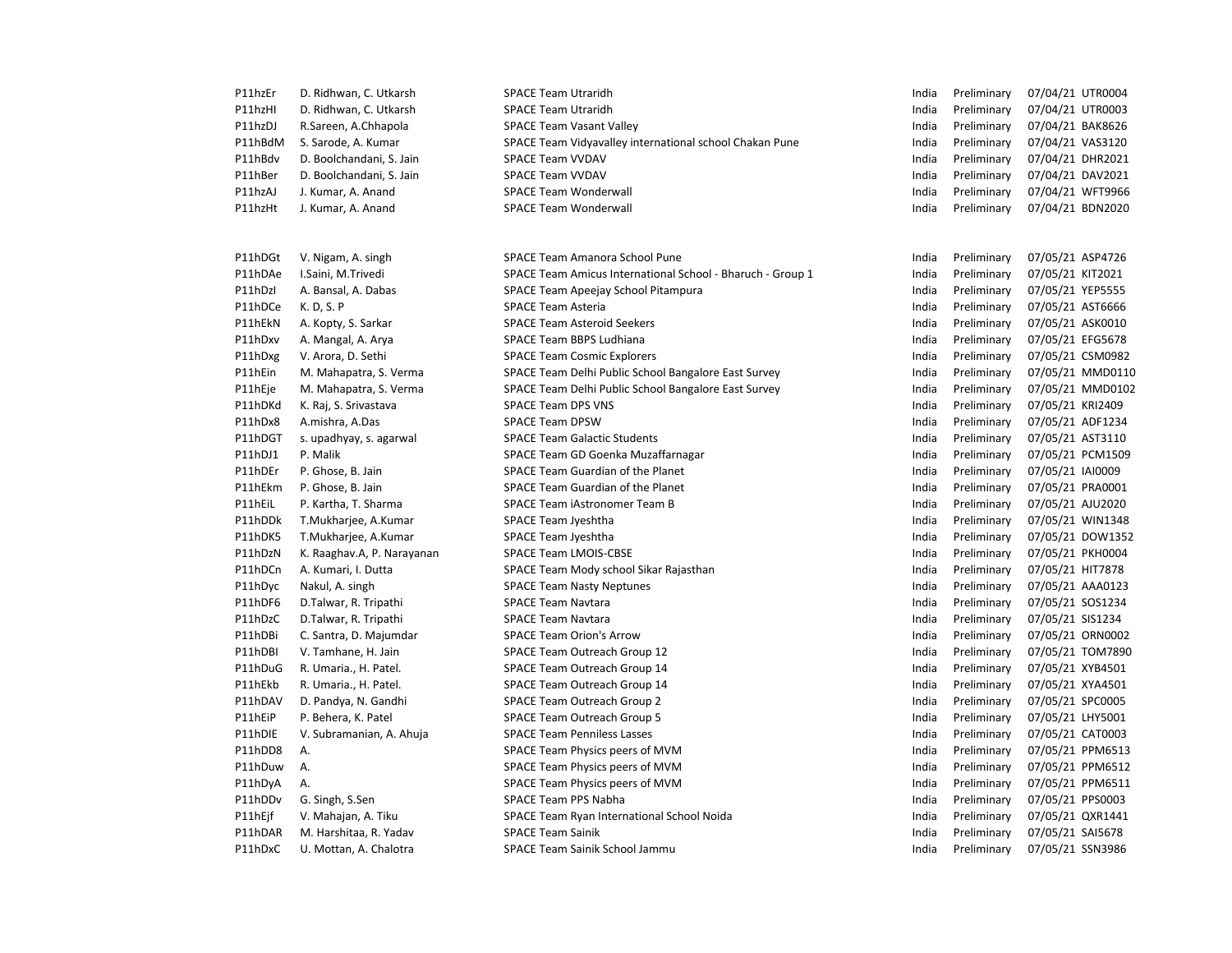| P11hDzr | A. Gupta                   | <b>SPACE Team Space Supernovas</b>             | India | Preliminary | 07/05/21 RMC4321 |
|---------|----------------------------|------------------------------------------------|-------|-------------|------------------|
| P11hDCK | T. Singh, N. Gupta         | <b>SPACE Team Springdales School</b>           | India | Preliminary | 07/05/21 GUP0027 |
| P11hDvd | R. Das, A. Tyagi           | SPACE Team St. Mary's Convent School Ghaziabad | India | Preliminary | 07/05/21 BTX6532 |
| P11hDCv | M. Ijab, B. Krishna        | <b>SPACE Team Stellar Remnants</b>             | India | Preliminary | 07/05/21 TKM1010 |
| P11hDvl | M. Ijab, B. Krishna        | <b>SPACE Team Stellar Remnants</b>             | India | Preliminary | 07/05/21 TKM1012 |
| P11hDHQ | A. Johar, J. Chhabra       | SPACE Team Team Kabir                          | India | Preliminary | 07/05/21 ANJ0014 |
| P11hDye | S.A.Hari, S.Avnindra       | <b>SPACE Team The Interstellars</b>            | India | Preliminary | 07/05/21 ALJ4598 |
| P11hEi4 | S.A.Hari, S.Avnindra       | <b>SPACE Team The Interstellars</b>            | India | Preliminary | 07/05/21 DSG3985 |
| P11hEjB | A. Agarwal, R. Rathore     | SPACE Team Vedvigyani                          | India | Preliminary | 07/05/21 VED0729 |
| P11hDGa | D. Boolchandani, S. Jain   | <b>SPACE Team VVDAV</b>                        | India | Preliminary | 07/05/21 DHR2077 |
| P11hDF2 | S. Desai, A. Patil         | SPACE Team VyomBharati                         | India | Preliminary | 07/05/21 VBH0123 |
|         |                            |                                                |       |             |                  |
|         |                            |                                                |       |             |                  |
| P11hGfx | I. Kapoor                  | <b>SPACE Team Asteroid Gazers</b>              | India | Preliminary | 07/06/21 MOV4444 |
| P11hGfr | V. Kashyap, D. Shah        | <b>SPACE Team ASTRO-SAJS</b>                   | India | Preliminary | 07/06/21 VKJ8956 |
| P11hGhW | A. Mangal, A. Arya         | SPACE Team BBPS Ludhiana                       | India | Preliminary | 07/06/21 HNM3212 |
| P11hGiZ | A. Mangal, A. Arya         | SPACE Team BBPS Ludhiana                       | India | Preliminary | 07/06/21 RAM7654 |
| P11hGIU | A. Mangal, A. Arya         | <b>SPACE Team BBPS Ludhiana</b>                | India | Preliminary | 07/06/21 SHV4433 |
| P11hGiJ | V. Arora, D. Sethi         | <b>SPACE Team Cosmic Explorers</b>             | India | Preliminary | 07/06/21 CSM0001 |
| P11hGiV | V. Arora, D. Sethi         | <b>SPACE Team Cosmic Explorers</b>             | India | Preliminary | 07/06/21 CSM0002 |
| P11hGfI | K. Purohit                 | <b>SPACE Team Cosmic Kids</b>                  | India | Preliminary | 07/06/21 EFG1234 |
| P11hGkf | A. Patil                   | <b>SPACE Team Cosmic Seekers</b>               | India | Preliminary | 07/06/21 ATH8731 |
| P11hGgQ | d. jaswanth, d. kumar      | SPACE Team Find in night                       | India | Preliminary | 07/06/21 SJD1412 |
| P11hGiU | d. jaswanth, d. kumar      | SPACE Team Find in night                       | India | Preliminary | 07/06/21 SSD0709 |
| P11hGIP | d. jaswanth, d. kumar      | <b>SPACE Team Find in night</b>                | India | Preliminary | 07/06/21 CAD2203 |
| P11hGhF | S. Tiwari, S. Narang       | <b>SPACE Team Kugelblitz</b>                   | India | Preliminary | 07/06/21 SAM047  |
| P11hGjq | S. Narang                  | SPACE Team Kugelblitz                          | India | Preliminary | 07/06/21 ZXC1234 |
| P11hGie | K. Raaghav.A, P. Narayanan | <b>SPACE Team LMOIS-CBSE</b>                   | India | Preliminary | 07/06/21 PKH0001 |
| P11hGhK | R.Sharma                   | <b>SPACE Team LMS Asteroids Searchers</b>      | India | Preliminary | 07/06/21 JYX1111 |
| P11hGgz | S. Goenka, K. Maheshwari   | <b>SPACE Team Mind Crusaders</b>               | India | Preliminary | 07/06/21 MIN0010 |
| P11hGdY | A. Kumari, I. Dutta        | SPACE Team Mody school Sikar Rajasthan         | India | Preliminary | 07/06/21 KEV8912 |
| P11hGe2 | A. Kumari, I. Dutta        | SPACE Team Mody school Sikar Rajasthan         | India | Preliminary | 07/06/21 PIT3467 |
| P11hGk1 | C. Santra, D. Majumdar     | <b>SPACE Team Orion's Arrow</b>                | India | Preliminary | 07/06/21 ORN0004 |
| P11hGIM | C. Santra, D. Majumdar     | <b>SPACE Team Orion's Arrow</b>                | India | Preliminary | 07/06/21 ORN0003 |
| P11hGjA | R. Umaria., H. Patel.      | SPACE Team Outreach Group 14                   | India | Preliminary | 07/06/21 XYA5200 |
| P11hGeX | D. Pandya, N. Gandhi       | SPACE Team Outreach Group 2                    | India | Preliminary | 07/06/21 BNM4444 |
| P11hGe7 | A., A. P                   | SPACE Team Physics peers of MVM                | India | Preliminary | 07/06/21 BNG2452 |
| P11hGfk | S. Jain, S. Gupta          | SPACE Team Prudence School Dwarka 16B          | India | Preliminary | 07/06/21 PPP1212 |
| P11hGlg | A. Singh, A. Bhatia        | <b>SPACE Team Pune Gazers</b>                  | India | Preliminary | 07/06/21 PGA0124 |
| P11hGeP | M. Harshitaa, R. Yadav     | <b>SPACE Team Sainik</b>                       | India | Preliminary | 07/06/21 SAI9023 |
| P11hGl0 | U. Mottan, A. Chalotra     | SPACE Team Sainik School Jammu                 | India | Preliminary | 07/06/21 ABD1222 |
| P11hGha | K. Chouhan                 | <b>SPACE Team Sanskriti The School</b>         | India | Preliminary | 07/06/21 CBC9595 |
| P11hGfO | S. Maben, R. Kumar         | <b>SPACE Team Solar beings</b>                 | India | Preliminary | 07/06/21 MAB0093 |
| P11hGhX | S. Maben, R. Kumar         | <b>SPACE Team Solar beings</b>                 | India | Preliminary | 07/06/21 MAB0092 |
| P11hGlb | R. Pavan, C. Dravidan      | <b>SPACE Team SpaceX Duo</b>                   | India | Preliminary | 07/06/21 PAV1409 |
| P11hGe4 | T. Singh, N. Gupta         | <b>SPACE Team Springdales School</b>           | India | Preliminary | 07/06/21 NIK0987 |
| P11hGlW | S. Muthukumar, A. Thomas   | <b>SPACE Team Team Supernova</b>               | India | Preliminary | 07/06/21 TTS0001 |
|         |                            |                                                |       |             |                  |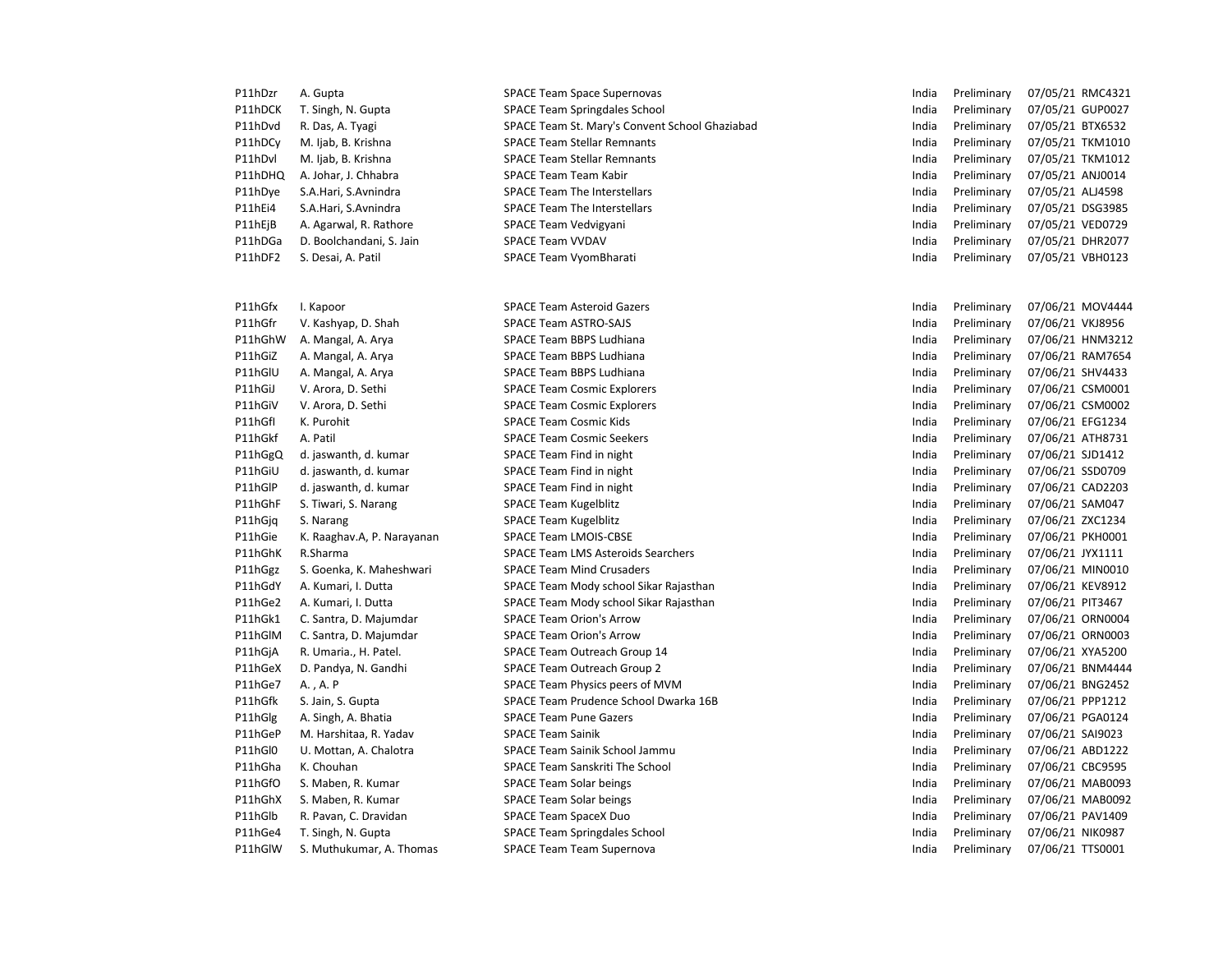| P11hGjY | M.Chopde, P.Jajoo       | SPACE Team The Swaminarayan School - Nagpur - Group 2      | India | Preliminary | 07/06/21 PPP0001 |
|---------|-------------------------|------------------------------------------------------------|-------|-------------|------------------|
| P11hGdW | D. Ridhwan, C. Utkarsh  | <b>SPACE Team Utraridh</b>                                 | India | Preliminary | 07/06/21 UTR0045 |
| P11hGhI | A. Agarwal, R. Rathore  | SPACE Team Vedvigyani                                      | India | Preliminary | 07/06/21 VED0972 |
| P11hGdK | S. Desai, A. Patil      | SPACE Team VyomBharati                                     | India | Preliminary | 07/06/21 XYA5310 |
| P11hGfD | R. Agrawal, D. Dhyani   | <b>SPACE Team Welham</b>                                   | India | Preliminary | 07/06/21 FRE1234 |
|         |                         |                                                            |       |             |                  |
| P11hPvf | V. Nigam, A. singh      | SPACE Team Amanora School Pune                             | India | Preliminary | 07/09/21 ASP6726 |
| P11hNv8 | I.Saini, M.Trivedi      | SPACE Team Amicus International School - Bharuch - Group 1 | India | Preliminary | 07/09/21 JET4545 |
| P11hOuT | K. Agarwal, S. Singh    | <b>SPACE Team Amity G46</b>                                | India | Preliminary | 07/09/21 SGA1009 |
| P11hNDE | A. Bansal, A. Dabas     | SPACE Team Apeejay School Pitampura                        | India | Preliminary | 07/09/21 JOY8765 |
| P11hNyW | R.Bhatia, A.Gupta       | SPACE Team Army Public School Udhampur                     | India | Preliminary | 07/09/21 ARJ0005 |
| P11hNz4 | R.Bhatia, A.Gupta       | SPACE Team Army Public School Udhampur                     | India | Preliminary | 07/09/21 ARJ0002 |
| P11hNy3 | K. D, S. P              | <b>SPACE Team Asteria</b>                                  | India | Preliminary | 07/09/21 AST8888 |
| P11hNAG | A. Kopty, S. Sarkar     | <b>SPACE Team Asteroid Seekers</b>                         | India | Preliminary | 07/09/21 ASK0016 |
| P11hNuD | G.Navya, S.Anand        | <b>SPACE Team Astro Seekers</b>                            | India | Preliminary | 07/09/21 POL3210 |
| P11hP4a | V. Kashyap, D. Shah     | SPACE Team ASTRO-SAJS                                      | India | Preliminary | 07/09/21 DRS8888 |
| P11hPbB | V. Kashyap, D. Shah     | SPACE Team ASTRO-SAJS                                      | India | Preliminary | 07/09/21 DRS1122 |
| P11hPuE | V. Kashyap, D. Shah     | SPACE Team ASTRO-SAJS                                      | India | Preliminary | 07/09/21 DDS6565 |
| P11hNAd | A. Jariwala, J. Aayush  | SPACE Team Astro-Voyager                                   | India | Preliminary | 07/09/21 APC0010 |
| P11hP5M | P. Mathur, U. Gaba      | <b>SPACE Team Basav</b>                                    | India | Preliminary | 07/09/21 NCT8899 |
| P11hP9g | P. Mathur, U. Gaba      | <b>SPACE Team Basav</b>                                    | India | Preliminary | 07/09/21 NCT7788 |
| P11hNAy | A. Sinha, V. Bansal     | <b>SPACE Team Chaotic Particles</b>                        | India | Preliminary | 07/09/21 TVA0009 |
| P11hPg9 | V. Arora, D. Sethi      | <b>SPACE Team Cosmic Explorers</b>                         | India | Preliminary | 07/09/21 CSM0749 |
| P11hP2C | K. Purohit              | <b>SPACE Team Cosmic Kids</b>                              | India | Preliminary | 07/09/21 RBG1234 |
| P11hP6Y | K. Purohit              | <b>SPACE Team Cosmic Kids</b>                              | India | Preliminary | 07/09/21 SDM2525 |
| P11hNwM | A. Patil                | <b>SPACE Team Cosmic Seekers</b>                           | India | Preliminary | 07/09/21 ATH1963 |
| P11hNxL | A. Patil                | <b>SPACE Team Cosmic Seekers</b>                           | India | Preliminary | 07/09/21 ATH5886 |
| P11hP5P | I. Shukla               | <b>SPACE Team CosmicBoom</b>                               | India | Preliminary | 07/09/21 SON9418 |
| P11hP9c | I. Shukla               | <b>SPACE Team CosmicBoom</b>                               | India | Preliminary | 07/09/21 IND7973 |
| P11hPbP | M. Mahapatra, S. Verma  | SPACE Team Delhi Public School Bangalore East Survey       | India | Preliminary | 07/09/21 MMD0220 |
| P11hPeM | M. Mahapatra, S. Verma  | SPACE Team Delhi Public School Bangalore East Survey       | India | Preliminary | 07/09/21 MMD0224 |
| P11hNxv | A.mishra, A.Das         | <b>SPACE Team DPSW</b>                                     | India | Preliminary | 07/09/21 MNM7000 |
| P11hNAI | S. Rupaak, S. Monica    | <b>SPACE Team Earth</b>                                    | India | Preliminary | 07/09/21 EAR0014 |
| P11hNAR | I. Garg, A. Garg        | <b>SPACE Team Earthian</b>                                 | India | Preliminary | 07/09/21 ISG2021 |
| P11hPcf | V.RajeNimbalkar, M.Shah | <b>SPACE Team Empros</b>                                   | India | Preliminary | 07/09/21 MMI1234 |
| P11hNAN | A. Malik                | <b>SPACE Team Findind Nemoi</b>                            | India | Preliminary | 07/09/21 AMC5731 |
| P11hNC2 | A. Malik                | <b>SPACE Team Findind Nemoi</b>                            | India | Preliminary | 07/09/21 AMC5673 |
| P11hP45 | P. Malik, P. Bindal     | SPACE Team GD Goenka Muzaffarnagar                         | India | Preliminary | 07/09/21 PCM1501 |
| P11hPbl | P. Ghose, B. Jain       | SPACE Team Guardian of the Planet                          | India | Preliminary | 07/09/21 PRA0005 |
| P11hNyw | B. Barkha, M. Akhilesh  | <b>SPACE Team Huntroid</b>                                 | India | Preliminary | 07/09/21 HUN0008 |
| P11hP4R | P. Kartha, T. Sharma    | SPACE Team iAstronomer Team B                              | India | Preliminary | 07/09/21 BLK7070 |
| P11hP7u | T.Mukharjee, A.Kumar    | SPACE Team Jyeshtha                                        | India | Preliminary | 07/09/21 ZEG1230 |
| P11hPby | S. Narang               | <b>SPACE Team Kugelblitz</b>                               | India | Preliminary | 07/09/21 POI0987 |
| P11hPv9 | S. Tiwari, S. Narang    | <b>SPACE Team Kugelblitz</b>                               | India | Preliminary | 07/09/21 SAM076  |
| P11hNwJ | S.Jegsilan, H.Ranjit    | SPACE Team LMOIS-CIS                                       | India | Preliminary | 07/09/21 ZSH2316 |
| P11hNwx | S.Jegsilan, H.Ranjit    | <b>SPACE Team LMOIS-CIS</b>                                | India | Preliminary | 07/09/21 PHO9020 |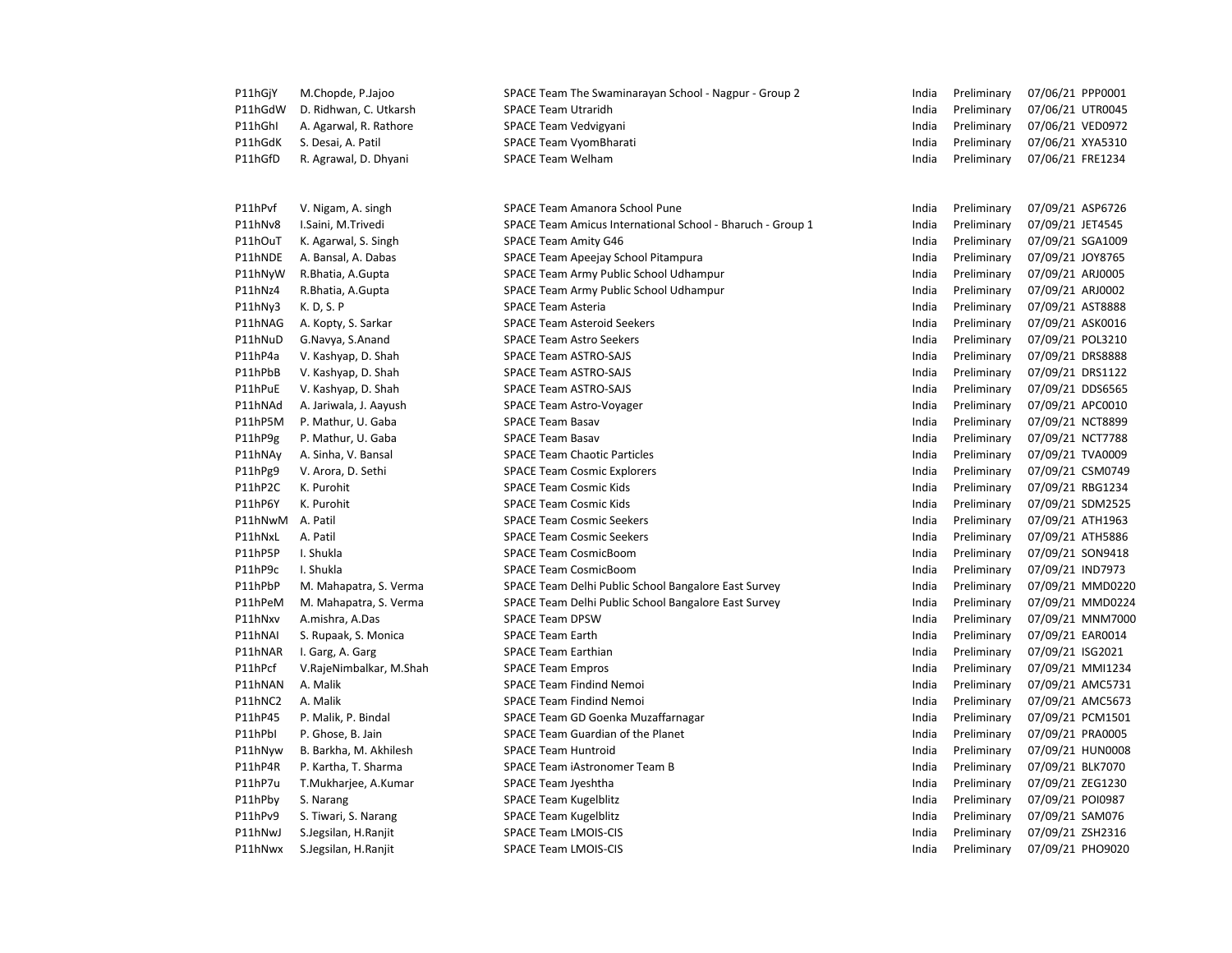| P11hNG5 | A. Garg., R. Kapoor.             | <b>SPACE Team Maxfort Rohini</b>                                | India | Preliminary | 07/09/21 YSH1123 |
|---------|----------------------------------|-----------------------------------------------------------------|-------|-------------|------------------|
| P11hP4y | A. Kumari, I. Dutta              | SPACE Team Mody school Sikar Rajasthan                          | India | Preliminary | 07/09/21 HUM9210 |
| P11hPss | A. Jhunjhunwala, A. Jhunjhunwala | SPACE Team MOM D                                                | India | Preliminary | 07/09/21 MOM1703 |
| P11hP8I | Nakul, A. singh                  | <b>SPACE Team Nasty Neptunes</b>                                | India | Preliminary | 07/09/21 GTA432  |
| P11hP4N | D.Talwar, R. Tripathi            | <b>SPACE Team Navtara</b>                                       | India | Preliminary | 07/09/21 SUN1234 |
| P11hPau | D.Talwar, R. Tripathi            | <b>SPACE Team Navtara</b>                                       | India | Preliminary | 07/09/21 MAY1234 |
| P11hNyB | O. Mehta, Y. Dighe               | SPACE Team New Era Senior Secondary School - Vadodara - Group 1 | India | Preliminary | 07/09/21 YUV0019 |
| P11hNzj | O. Mehta, Y. Dighe               | SPACE Team New Era Senior Secondary School - Vadodara - Group 1 | India | Preliminary | 07/09/21 YUV0016 |
| P11hOt6 | D. Kumar, A. Sharma              | SPACE Team Om Public School Gohana                              | India | Preliminary | 07/09/21 SUV8002 |
| P11hP7v | D. Kumar, A. Sharma              | SPACE Team Om Public School Gohana                              | India | Preliminary | 07/09/21 AST3333 |
| P11hNEB | C. Santra, D. Majumdar           | <b>SPACE Team Orion's Arrow</b>                                 | India | Preliminary | 07/09/21 ORN0006 |
| P11hNzg | C. Santra, D. Majumdar           | <b>SPACE Team Orion's Arrow</b>                                 | India | Preliminary | 07/09/21 ORN0007 |
| P11hNCL | D. Vansadia, A. Gohil            | SPACE Team Outreach Group 1                                     | India | Preliminary | 07/09/21 DPV0006 |
| P11hNGe | D. Vansadia, A. Gohil            | SPACE Team Outreach Group 1                                     | India | Preliminary | 07/09/21 DPV0011 |
| P11hNyP | V. Tamhane, H. Jain              | SPACE Team Outreach Group 12                                    | India | Preliminary | 07/09/21 ABC6890 |
| P11hNz0 | P. Behera, K. Patel              | SPACE Team Outreach Group 5                                     | India | Preliminary | 07/09/21 STE0001 |
| P11hNCy | V. Subramanian, A. Ahuja         | <b>SPACE Team Penniless Lasses</b>                              | India | Preliminary | 07/09/21 DOG0009 |
| P11hND9 | V. Subramanian, A. Ahuja         | <b>SPACE Team Penniless Lasses</b>                              | India | Preliminary | 07/09/21 CAT0009 |
| P11hNDS | V. Subramanian, A. Ahuja         | <b>SPACE Team Penniless Lasses</b>                              | India | Preliminary | 07/09/21 DOG0006 |
| P11hNwB | V. Subramanian, A. Ahuja         | <b>SPACE Team Penniless Lasses</b>                              | India | Preliminary | 07/09/21 CAT0011 |
| P11hNwz | V. Subramanian, A. Ahuja         | <b>SPACE Team Penniless Lasses</b>                              | India | Preliminary | 07/09/21 DOG0007 |
| P11hP4Z | Α.                               | SPACE Team Physics peers of MVM                                 | India | Preliminary | 07/09/21 PPM6515 |
| P11hP40 | G.Singh, S.Sen                   | SPACE Team PPS Nabha                                            | India | Preliminary | 07/09/21 YKS0001 |
| P11hPbK | M. Azim, K. Arif                 | <b>SPACE Team Pratam</b>                                        | India | Preliminary | 07/09/21 EKU7646 |
| P11hPfn | K. Arif                          | <b>SPACE Team Pratam</b>                                        | India | Preliminary | 07/09/21 SAF0001 |
| P11hNwi | S. Chugh, Y. Rungta              | SPACE Team Prudence School Ashok Vihar                          | India | Preliminary | 07/09/21 PRU8976 |
| P11hP8e | A. Singh, A. Bhatia              | <b>SPACE Team Pune Gazers</b>                                   | India | Preliminary | 07/09/21 PGA0125 |
| P11hNEz | Ishaan, R. Jaiwal                | SPACE Team Ramjas School Pusa Road                              | India | Preliminary | 07/09/21 SRJ0156 |
| P11hNxW | Ishaan, R. Jaiwal                | SPACE Team Ramjas School Pusa Road                              | India | Preliminary | 07/09/21 ASM0117 |
| P11hNFP | N. Dipak, N. Henary              | SPACE Team Rural Space Asteroid Hunter                          | India | Preliminary | 07/09/21 DPK8001 |
| P11hNxQ | N. Dipak, N. Henary              | SPACE Team Rural Space Asteroid Hunter                          | India | Preliminary | 07/09/21 DPK0008 |
| P11hNy1 | N. Dipak, N. Henary              | SPACE Team Rural Space Asteroid Hunter                          | India | Preliminary | 07/09/21 DPK1004 |
| P11hP7p | V. Mahajan, A. Tiku              | SPACE Team Ryan International School Noida                      | India | Preliminary | 07/09/21 IND5478 |
| P11hP87 | V. Mahajan, A. Tiku              | SPACE Team Ryan International School Noida                      | India | Preliminary | 07/09/21 MPC4567 |
| P11hPuF | V. Mahajan, A. Tiku              | SPACE Team Ryan International School Noida                      | India | Preliminary | 07/09/21 RIG1234 |
| P11hP9S | R.Nalegave, A.Khandelwal         | SPACE Team S B Patil Public School                              | India | Preliminary | 07/09/21 HJK2345 |
| P11hP9s | R.Nalegave, A.Khandelwal         | SPACE Team S B Patil Public School                              | India | Preliminary | 07/09/21 BNM2468 |
| P11hPbd | R.Nalegave, A.Khandelwal         | SPACE Team S B Patil Public School                              | India | Preliminary | 07/09/21 FGH9876 |
| P11hP9D | V. Shankar, A. Ghoshal           | <b>SPACE Team Saket</b>                                         | India | Preliminary | 07/09/21 FSF3987 |
| P11hPfE | V. Shankar, A. Ghoshal           | <b>SPACE Team Saket</b>                                         | India | Preliminary | 07/09/21 FID9385 |
| P11hPaW | D. Chawla, B.Singh               | <b>SPACE Team Skyhawks</b>                                      | India | Preliminary | 07/09/21 RIO9999 |
| P11hP3o | S. Maben, R. Kumar               | <b>SPACE Team Solar beings</b>                                  | India | Preliminary | 07/09/21 MAB0094 |
| P11hOu1 | P. Yadav, D. Khati               | <b>SPACE Team Solar Seekers</b>                                 | India | Preliminary | 07/09/21 TKS1205 |
| P11hP3d | P. Yadav, D. Khati               | <b>SPACE Team Solar Seekers</b>                                 | India | Preliminary | 07/09/21 TKS1913 |
| P11hNBo | B.Bansal, O.Bharmi               | <b>SPACE Team SpaceGaze</b>                                     | India | Preliminary | 07/09/21 BVC5432 |
| P11hNHF | B.Bansal, O.Bharmi               | <b>SPACE Team SpaceGaze</b>                                     | India | Preliminary | 07/09/21 GYT5643 |
| P11hOuJ | T. Singh, N. Gupta               | <b>SPACE Team Springdales School</b>                            | India | Preliminary | 07/09/21 SDP0018 |
|         |                                  |                                                                 |       |             |                  |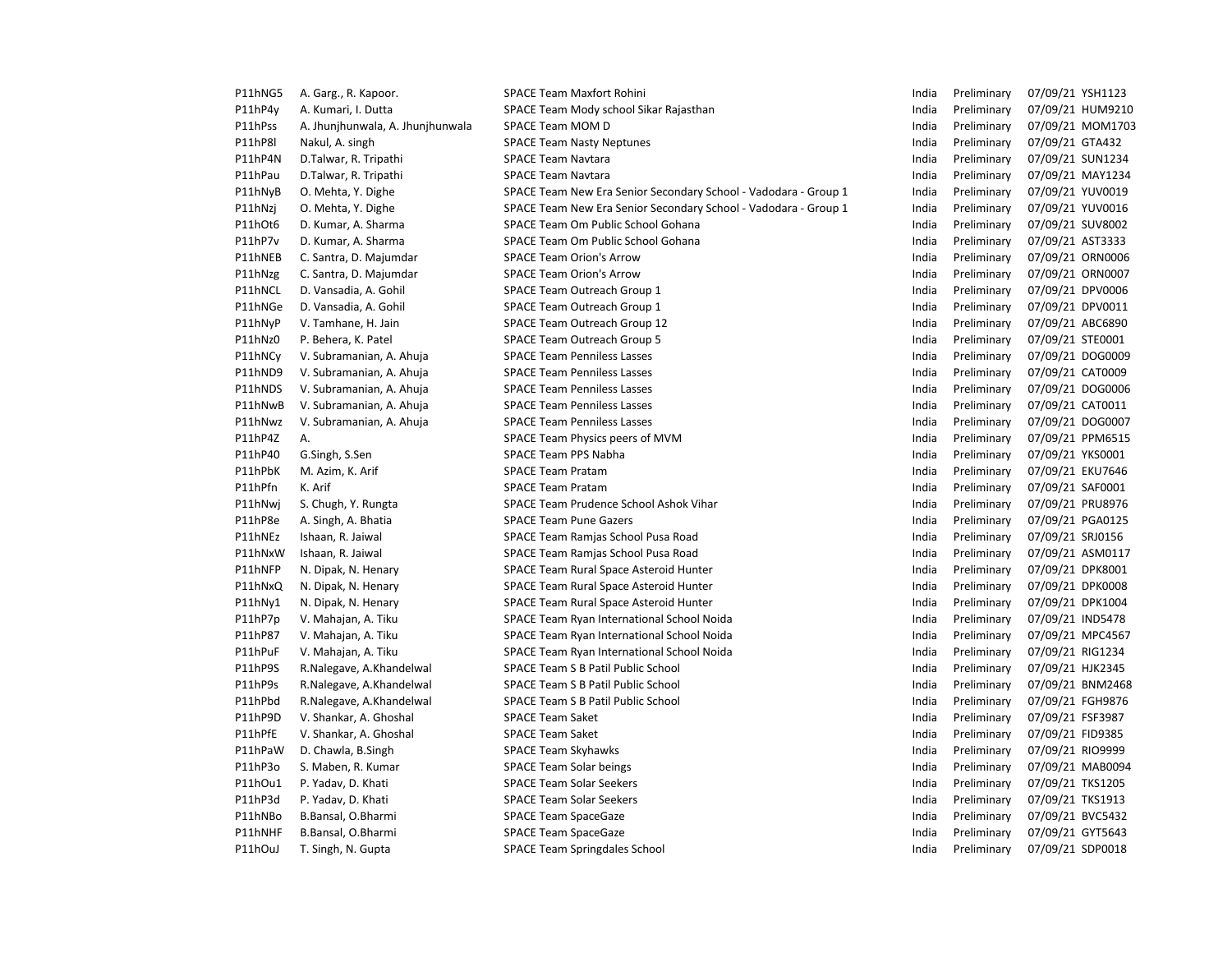| P11hP7j | T. Singh, N. Gupta       | <b>SPACE Team Springdales School</b>                       | India | Preliminary | 07/09/21 SDP0019 |
|---------|--------------------------|------------------------------------------------------------|-------|-------------|------------------|
| P11hP8x | T. Singh, N. Gupta       | <b>SPACE Team Springdales School</b>                       | India | Preliminary | 07/09/21 SDP0020 |
| P11hP6L | A. Agarwal, S. Bidani    | <b>SPACE Team SPS-Stargazers</b>                           | India | Preliminary | 07/09/21 SAS2175 |
| P11hP8u | A. Agarwal, S. Bidani    | <b>SPACE Team SPS-Stargazers</b>                           | India | Preliminary | 07/09/21 SSA2135 |
| P11hPt5 | A. Agarwal, S. Bidani    | <b>SPACE Team SPS-Stargazers</b>                           | India | Preliminary | 07/09/21 SSA2175 |
| P11hNFI | D. Singh, S. Sukhija     | <b>SPACE Team Stars</b>                                    | India | Preliminary | 07/09/21 KSJ003  |
| P11hNzl | D. Singh, S. Sukhija     | <b>SPACE Team Stars</b>                                    | India | Preliminary | 07/09/21 KSJ002  |
| P11hPcn | A. Johar, J. Chhabra     | <b>SPACE Team Team Kabir</b>                               | India | Preliminary | 07/09/21 ANJ0019 |
| P11hPdJ | A. Johar, J. Chhabra     | SPACE Team Team Kabir                                      | India | Preliminary | 07/09/21 ANJ0021 |
| P11hNvO | S. Muthukumar, A. Thomas | <b>SPACE Team Team Supernova</b>                           | India | Preliminary | 07/09/21 TTS0001 |
| P11hNDc | A. Burande               | SPACE Team The Swaminarayan School - Nagpur - Group 1      | India | Preliminary | 07/09/21 PSG1009 |
| P11hNuf | M.Chopde, P.Jajoo        | SPACE Team The Swaminarayan School - Nagpur - Group 2      | India | Preliminary | 07/09/21 ADM1865 |
| P11hNDB | M. Almeida, S. Das       | SPACE Team To Infinity and Beyond                          | India | Preliminary | 07/09/21 SMX1405 |
| P11hPaC | R.Sareen, A.Chhapola     | <b>SPACE Team Vasant Valley</b>                            | India | Preliminary | 07/09/21 VVS0001 |
| P11hP44 | S. Sarode, A. Kumar      | SPACE Team Vidyavalley international school Chakan Pune    | India | Preliminary | 07/09/21 VAS2222 |
| P11hPbF | D. Boolchandani, S. Jain | <b>SPACE Team VVDAV</b>                                    | India | Preliminary | 07/09/21 DHR2000 |
| P11hPve | S. Desai, A. Patil       | SPACE Team VyomBharati                                     | India | Preliminary | 07/09/21 BVP4321 |
| P11hS3b | K. Agarwal, S. Singh     | <b>SPACE Team Amity G46</b>                                | India | Preliminary | 07/10/21 AIS0608 |
| P11hS3m | K. Agarwal, S. Singh     | <b>SPACE Team Amity G46</b>                                | India | Preliminary | 07/10/21 AIS0910 |
| P11hS4n | E.Devansh, H.Das         | <b>SPACE Team Asteroid Counters</b>                        | India | Preliminary | 07/10/21 ACI0002 |
| P11hRXQ | G.Navya, S.Anand         | <b>SPACE Team Astro Seekers</b>                            | India | Preliminary | 07/10/21 KGH1234 |
| P11hS5b | V. Kashyap, D. Shah      | <b>SPACE Team ASTRO-SAJS</b>                               | India | Preliminary | 07/10/21 DSJ2020 |
| P11hS5y | V. Kashyap, D. Shah      | <b>SPACE Team ASTRO-SAJS</b>                               | India | Preliminary | 07/10/21 DSJ6574 |
| P11hTlx | V. Kashyap, D. Shah      | <b>SPACE Team ASTRO-SAJS</b>                               | India | Preliminary | 07/10/21 DSJ2005 |
| P11hRZ3 | A. Jariwala, J. Aayush   | SPACE Team Astro-Voyager                                   | India | Preliminary | 07/10/21 APC0008 |
| P11hS3u | P. Mathur, U. Gaba       | <b>SPACE Team Basav</b>                                    | India | Preliminary | 07/10/21 DEF1234 |
| P11hS2R | M. Goyal, S. Lodha       | SPACE Team Birla Balika Vidyapeeth Pilani                  | India | Preliminary | 07/10/21 VKG1901 |
| P11hS0n | A. Sinha, V. Bansal      | <b>SPACE Team Chaotic Particles</b>                        | India | Preliminary | 07/10/21 TVA0010 |
| P11hS60 | A. Sinha, V. Bansal      | <b>SPACE Team Chaotic Particles</b>                        | India | Preliminary | 07/10/21 TVA0011 |
| P11hS1p | M. Mahapatra, S. Verma   | SPACE Team Delhi Public School Bangalore East Survey       | India | Preliminary | 07/10/21 MMD0116 |
| P11hS52 | M. Mahapatra, S. Verma   | SPACE Team Delhi Public School Bangalore East Survey       | India | Preliminary | 07/10/21 MMD0117 |
| P11hS3W | K. Raj, S. Srivastava    | <b>SPACE Team DPS VNS</b>                                  | India | Preliminary | 07/10/21 ZYX1234 |
| P11hS4B | S. Rupaak, S. Monica     | <b>SPACE Team Earth</b>                                    | India | Preliminary | 07/10/21 EAR0016 |
|         | P11hRWW I. Garg, A. Garg | <b>SPACE Team Earthian</b>                                 | India | Preliminary | 07/10/21 ISA0405 |
| P11hS3j | A. Rana, K. Gosain       | SPACE Team Extraterrestrial Archaeologists79               | India | Preliminary | 07/10/21 ETA1716 |
| P11hTFo | A. Rana, K. Gosain       | SPACE Team Extraterrestrial Archaeologists79               | India | Preliminary | 07/10/21 ETA1707 |
| P11hS4P | d. jaswanth, d. kumar    | SPACE Team Find in night                                   | India | Preliminary | 07/10/21 DES2703 |
| P11hS0x | A. Malik                 | <b>SPACE Team Findind Nemoi</b>                            | India | Preliminary | 07/10/21 AMC5311 |
| P11hTlo | V.K.Shah, S.Singh        | <b>SPACE Team Fireball hunter</b>                          | India | Preliminary | 07/10/21 BVS1106 |
| P11hRZk | B. Barkha, M. Akhilesh   | <b>SPACE Team Huntroid</b>                                 | India | Preliminary | 07/10/21 HUN4545 |
| P11hRYW | P. Kartha, T. Sharma     | SPACE Team iAstronomer Team B                              | India | Preliminary | 07/10/21 NAM1994 |
| P11hS6f | P. Kartha, T. Sharma     | SPACE Team iAstronomer Team B                              | India | Preliminary | 07/10/21 CAR1992 |
| P11hRVM | S.Petkar, T.Petkar       | <b>SPACE Team Junior Space Explorers</b>                   | India | Preliminary | 07/10/21 JSE2226 |
| P11hRXL | S. Tiwari                | <b>SPACE Team Kugelblitz</b>                               | India | Preliminary | 07/10/21 SAM033  |
| P11hRZ2 | D.Lathiya, K.Lathiya     | SPACE Team L.P. Savani School (Palanpor) - Surat - Group 2 | India | Preliminary | 07/10/21 RK9090  |